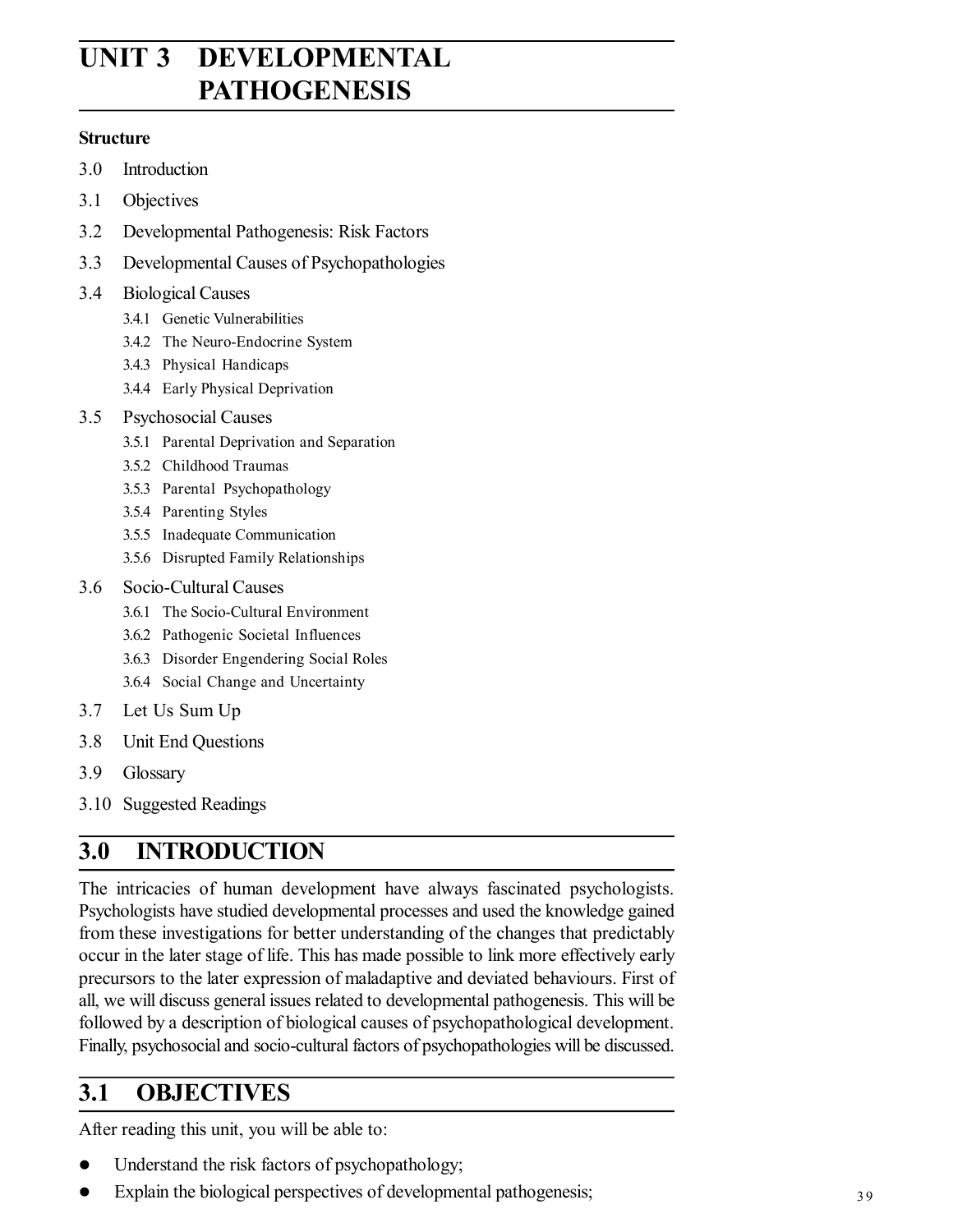- Discuss the psychosocial causes of psychopathology; and
- Describe the socio-cultural factors of psychopathology.

## **3.2 DEVELOPMENTAL PATHOGENESIS: RISK FACTORS**

The risk factor model is a paradigm that facilitates the understanding of developmental deviations. It can be applied at any stage of development. Risk factors have been divided into three large categories: those at the level of the individual, the family and the community.

The first category of risk factors is defined at the level of the individual. Both physical and emotional considerations are relevant. Examples include atypical genetic polymorphisms, deficits in perception and high levels of generalized anxiety. Variable possibilities for adaptation exist, but for a trait or condition to be considered a risk factor, there must be a demonstrated increase in the probability of subsequent emotional or behavioural disorder associated with the factor.

The second category of risk factors is conceptualised at the level of the family. One of the classic examples of a familial risk factor is a parent with a serious mental illness. It is difficult to define the mechanism by which this risk is transmitted. Each parent provides exactly one-half of the genome of the child. However, parents are also in a powerful position to shape the early environment of their children. The full range of family risk factors is quite broad, and extends beyond the influence of single individuals within the family to include the impact of family dynamics, which influence the development of the child. For example, a scapegoated child in a family environment that tolerates overt child maltreatment is at particularly high risk for the development of psychopathology.

The third category of risk factors is defined at the level of the community. Discrimination based on ethnic or racial status falls into this group of risk factors, as does social disadvantage. Although there is little controversy regarding the negative consequences of discrimination and poverty, the quantification of this risk has been problematic. Community risk factors rarely occur in the absence of individual and familial risk factors, making it difficult fully to understand their specific influence.

## **3.3 DEVELOPMENTAL CAUSES OF PSYCHOPATHOLOGIES**

There have been a number of viewpoints regarding causal factors of psychopathologies. Theses viewpoints represent any of the many approaches to study human behaviour. None of these viewpoints completely explains abnormal behaviours and therefore, integrative evaluation of these viewpoints is essential. The major viewpoints of developmental pathogenesis are biological, psychodynamic, behavioural, psychosocial and socio-cultural viewpoints. All these viewpoints explain abnormal behaviour with the help of certain sets of causal factors.

## **3.4 BIOLOGICAL CAUSES**

Biological viewpoint believes that cognitive, emotional and behavioural symptoms of psychological disorders originate from disorders of nervous system and endocrine system or they are inherited. A number of these causes are operative during pre-natal and post-natal developmental stages. These causes include genetic vulnerabilities, constitutional liabilities and physical deprivation.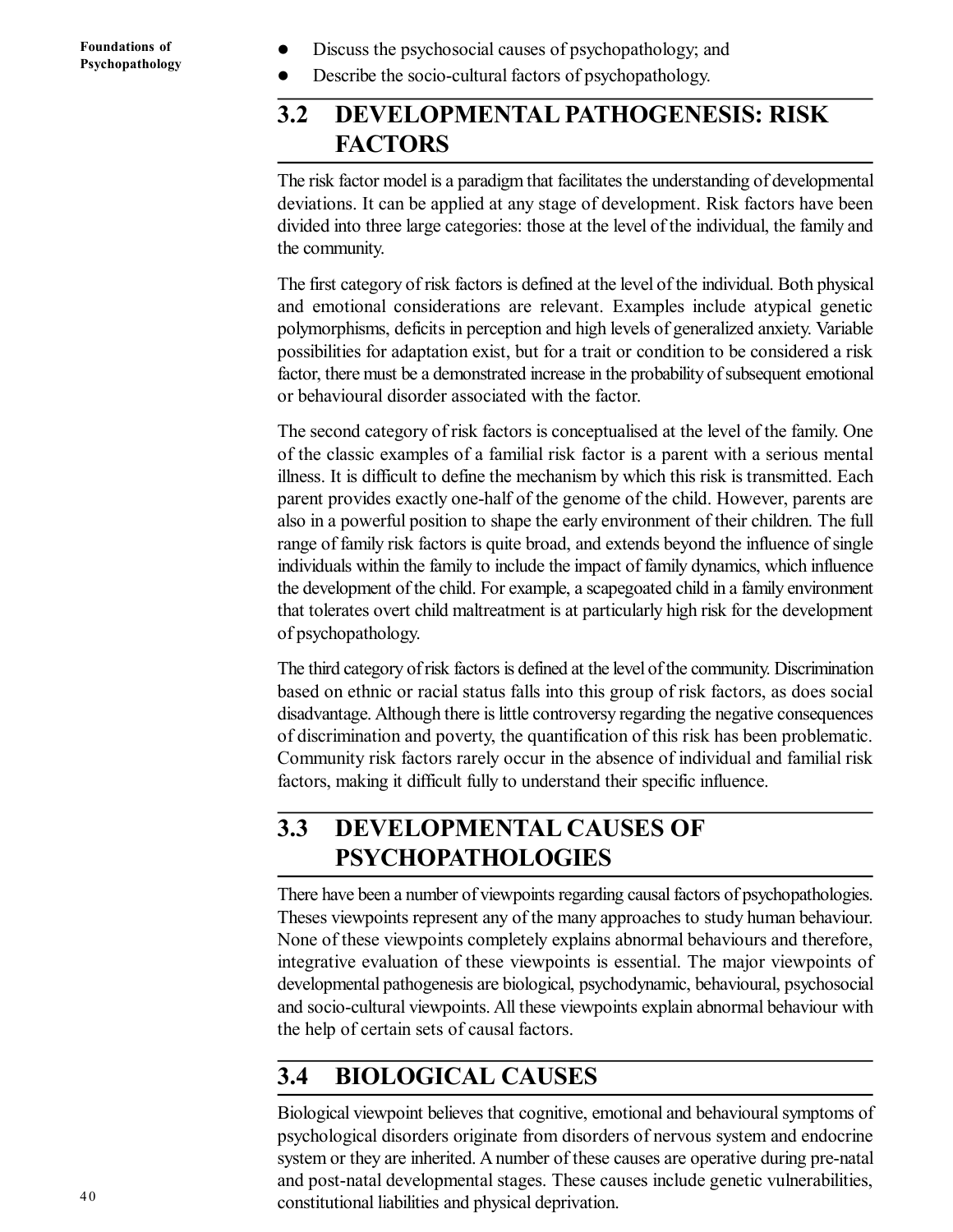### **3.4.1 Genetic Vulnerabilities**

Genetics means what we inherit from our parents. This suggests how we look, feel and behave is predetermined by our genetic makeup. The field of behaviour genetics deals with phenomenon how genetic information in form of chromosomes from both father and mother is transmitted to children. Chromosomes contain genes; the genes transmit a biochemical code, which is responsible for determining the structure and activity of the body's protein. At the biochemical level, the genetic code leads to physiological and physical differences. These differences include like height, weight, colour of hair and colour of eyes, which are the result of number of different genes.

*Behaviour genetics* is the study of individual differences in behaviour that are attributable in part to differences in genetic makeup. The total genetic makeup of an individual, consisting of inherited genes, is referred to as the *genotype* (physical sequence of DNA), which is an individual's unobservable genetic constitution. In contrast, the totality of observable, behavioural characteristics, such as level of anxiety, is referred to as the *phenotype*. The genotype is fixed at birth, but it should not be viewed as a*.* static entity. Genes controlling various features of development switch off and on at specific times, for example, to control various aspects of development. Indeed, genetic programs are quite flexible—they respond in remarkable ways to things that happen to us.

The phenotype changes over time and is generally viewed as the product of an interaction between the genotype and the environment. For example, an individual may be born with the capacity for high intellectual achievement, but whether he or she develops this genetically given potential depends on such environmental factors as upbringing and education. Hence, any measure of intelligence is best viewed as an index of the phenotype. A recent study by Turkheimer and colleagues confirmed this proposition (Turkheimer et al., 2003). A number of studies have demonstrated high heritability for IQ (Plomin, 1999). What Turkheimer et al. found, though, was that heritability depended on environment. The study included 319 twin pairs of 7 year-olds (114 identical, 205 fraternal). Many of the children were living in families either below the poverty line or with a low family income. Among the families of lower socioeconomic status (SES), 60 percent of the variability in children's IQ was attributable to the environment. Among the higher SES families, the opposite was found. That is, variability in IQ was more attributable to genes than environment. Thus, being in an impoverished environment may have deleterious effects on IQ whereas being in a more affluent environment may not help all that much.

As we noted above, we know now that genes and environments work together. Life experience shapes how our genes are expressed, and our genes guide us in behaviours that that a given person's sensitivity or reaction to an environmental event is influenced by genes. Adoption studies can be a method for studying gene–environment interaction. In one study three groups of adoptees were compared on the criterion of antisocial personality disorder (APD): (1) adoptees who had a biological parent with APD and were raised in an unhealthy adoptive family (e.g., parental conflict, abuse, alcohol/ drugs in the adoptive family), (2) adoptees who had a biological parent with APD but were raised in a healthy family; and (3) adoptees who had no biological parent with APD but were raised in an unhealthy adoptive family. This was found that adoptees of the first group were more likely to develop APD than two other groups of adoptees (Cadoret et al., 1995). Thus, genes (APD biological parent) and environment (unhealthy adoptive family) worked together to increase the risk for developing antisocial personality disorder.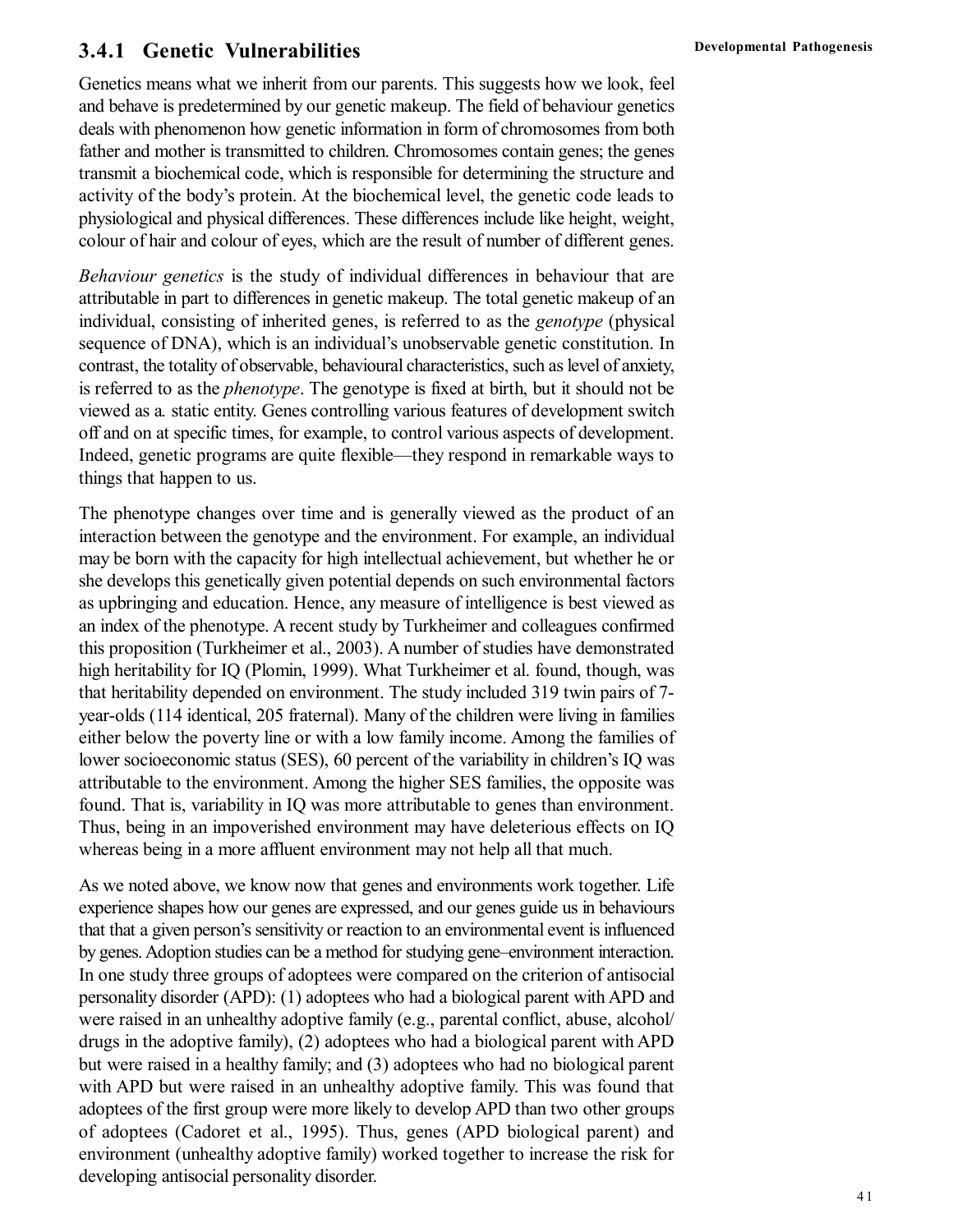A different (and true) example of a gene–environment interaction involves depression. In one longitudinal study, a large sample of children in New Zealand was followed across time from the age of five until their mid-twenties (Caspi et al., 2003). Across this time, the researchers assessed a number of variables, including early childhood maltreatment (abuse) and depression as an adult. They also measured a particular gene called the **serotonin transporter gene** (5-HTT). This gene has a polymorphism such that some people have two short alleles; some have two long alleles, and some have one short and one long allele.

They found that those individuals who had either the short-short allele or the shortlong allele combinations of the 5-HTT gene and were maltreated as children were more likely to have depression as adults than either those people who had the same gene combination but no childhood maltreatment or those people who were maltreated as children but had the long-long allele combination of the gene. Thus, having the gene was not enough to predict depression, nor was the presence of early life stress. Rather, it was the specific combination of the gene configuration and environmental events that predicted depression. They found the same gene–environment interaction for having at least one short allele of the gene and reports of stressful life events. That is, those people who reported a good deal of stressful life events and had at least one short allele of the 5-HTT gene were at greater risk of developing depression.

It is critical to recognise that various mental disorders are disorders of the phenotype, not of the genotype. Thus, it is not correct to speak of the direct inheritance of schizophrenia or anxiety disorders; at most, only the genotypes for these disorders can be inherited. Whether these genotypes will eventually engender the phenotypic behaviour disorders will depend on environment and experience; a predisposition, also known as a *diathesis*, may be inherited, but not the disorder itself. A genetic diathesis is a tendency that can be expressed or not depending on environmental circumstances.

#### **3.4.2 The Neuro-Endocrine System**

The neuro-endocrine system has been implicated in psychopathology and the most important neuro-endocrine system system is the *HPA axis*. The HPA axis is central to the body's response to stress, and stress figures prominently in many of the psychological disorders. When under stress or faced with threat, the hypothalamus causes corticotrophin releasing hormone (CRF) to be released, which then communicates with the *pituitary gland*. The pituitary then releases adreno-corticotropic hormone, which travels via the blood to the adrenal glands. The outer layers of the adrenal glands are referred to as the *adrenal cortex*, the stress hormone. This is not a fast moving system like the autonomic nervous system rather; it takes about 20 to 40 minutes for cortisol release to peak. After the stress or threat has remitted, it can take up to an hour for cortisol to return to baseline (i.e., before the stress) levels (Dickerson & Kemeny, 2004).

Studies in this area are uniquely integrative. That is, they begin with a psychological concept, stress and examine how stress is manifested in the body, the HPA axis. For example, in a series of animal studies, researchers have shown that rats and primates that are exposed to early trauma, such as being separated from their mothers, show elevated activity in the HPA axis when they are exposed to stressors later in life (Gutman & Nemeroff, 2003). Like gene–environment interactions, it is hard to consider biology and environment separately—biology may create increased reactivity to the environment, and early experiences may influence biology. Thus, chronic stress and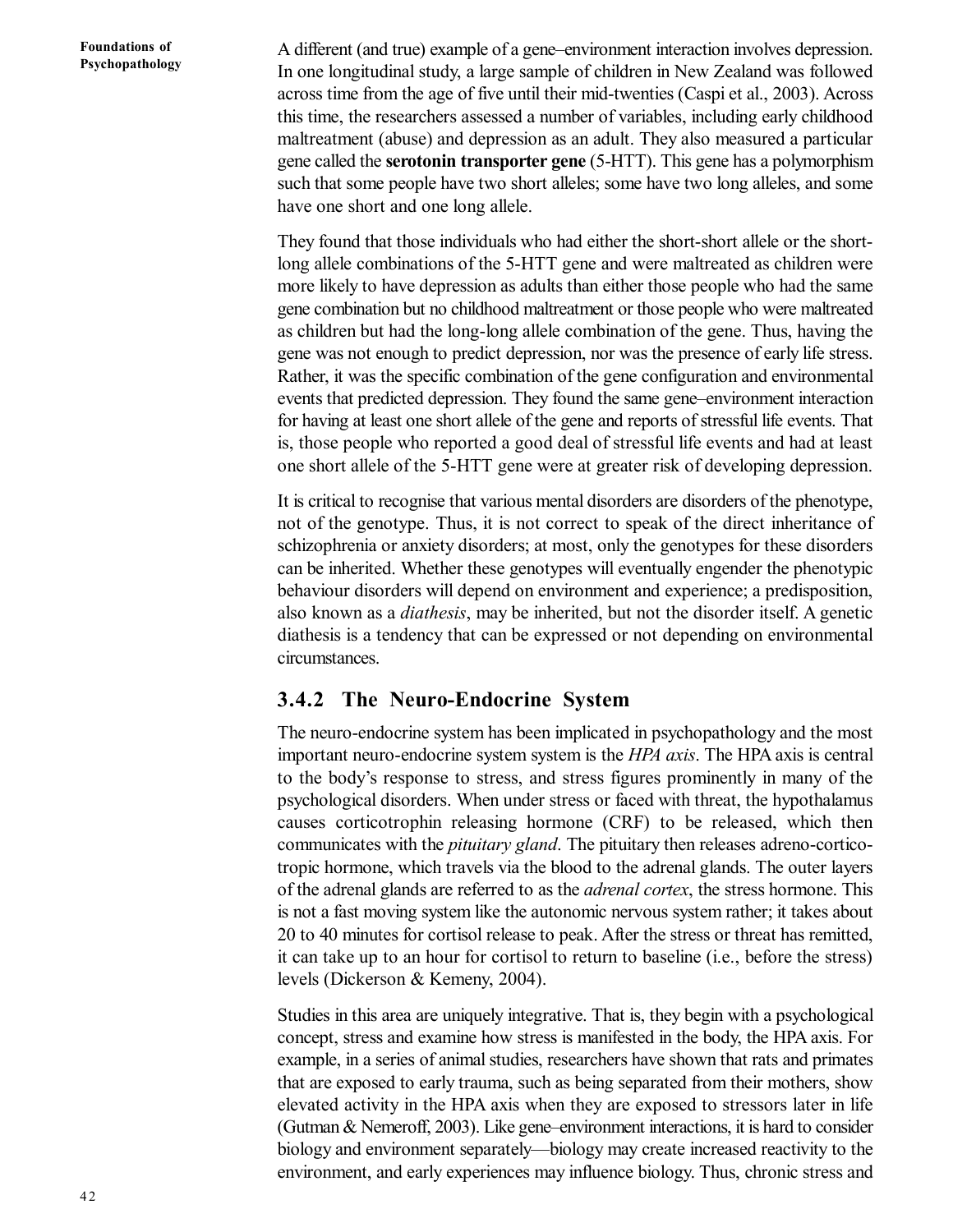its effects on the HPA axis are linked to disorders as diverse as schizophrenia, depression, and posttraumatic stress disorder.

### **3.4.3 Physical Handicaps**

Pre or post-natal abnormalities or environmental conditions may result in physical defects. The most common birth difficulty associated with later mental disorders is low birth weight. Low birth weight is most often a factor in premature births. Nutritional deficiencies, disease, exposure to radiation, drugs, server emotional stress, or the mother's excessive use of alcohol or tobacco are some common causes of low birth weight. As might be expected, socio-economic status is related to fetal and birth difficulties, the incidence of which is several times greater among mothers of lower socio-economic levels (Kopp & Kaler, 1989). Because low birth weight is often associated with so many environmental adversaries, it is often difficult to disentangle which actually pay a causal role in the negative outcomes that may result.

### **3.4.4 Early Physical Deprivation**

Through a remarkable set of complex processes, our digestive, circulatory, and other bodily functions work to maintain our body's physiological equilibrium integration. However, injuries and diseases strike all of us from time to time and upset our normal equilibriums, the psychological repercussion form such events can be profound. Depressions, for example, frequently accompany significant physical illnesses, in part because illnesses painfully remind us of the limits of our control over our lives. Even without serious illness or disability, people may experience challenges to their equilibriums. In the following section, we deal with two such situations deprivation of basic physiological needs and non-optimal levels of stimulation.

Deprivation of Basic Physiological Need: The most basic human requirements are those for food, oxygen, water, sleep, and the elimination of wastes. It is recognised that chronic but even relatively mild sleep deprivation can have adverse emotional consequences in children and adolescents. For example, in an extensive review of the empirical literature Carskadon (1990) demonstrated that over the course of adolescence there is a pattern of decreasing total sleep time. This pattern was associated with a good deal of daytime sleepiness. She argued that the performance lapses that are associated with excessive sleepiness could in turn lead to an increased vulnerability to accidents and to the use of caffeine and alcohol, and to mood and behaviour problems.

Prolonged food deprivation also affects psychological functioning. In one study, semistarved persons became irritable, unsociable, and increasingly unable to concentrate on or daydream about anything but food. The men's predominant mood was one of gloom and depression, accompanied by apathy, feelings of inadequacy, and loss of interest in sex (Keys et al, 1950). The most tragic deprivation is seen in malnourished young children. Severe malnutrition is associated with a host of other potentially damaging variables such as parental neglect and limited access to health care (Lozoff, 1989) impairs physical development and lowers resistance to disease. It also blocks brain growth resulting in markedly lowered intelligence and enhanced risk for disorders such as attention-deficit disorder (Lozoff, 1989).

Stimulation and Activity: We have known for some time that healthy mental development depends on a child's receiving adequate amounts of stimulation from the environment. In addition to psychological vulnerabilities that can be induced by too little stimulation the physical development of the brain is adversely affected by a lesser environmental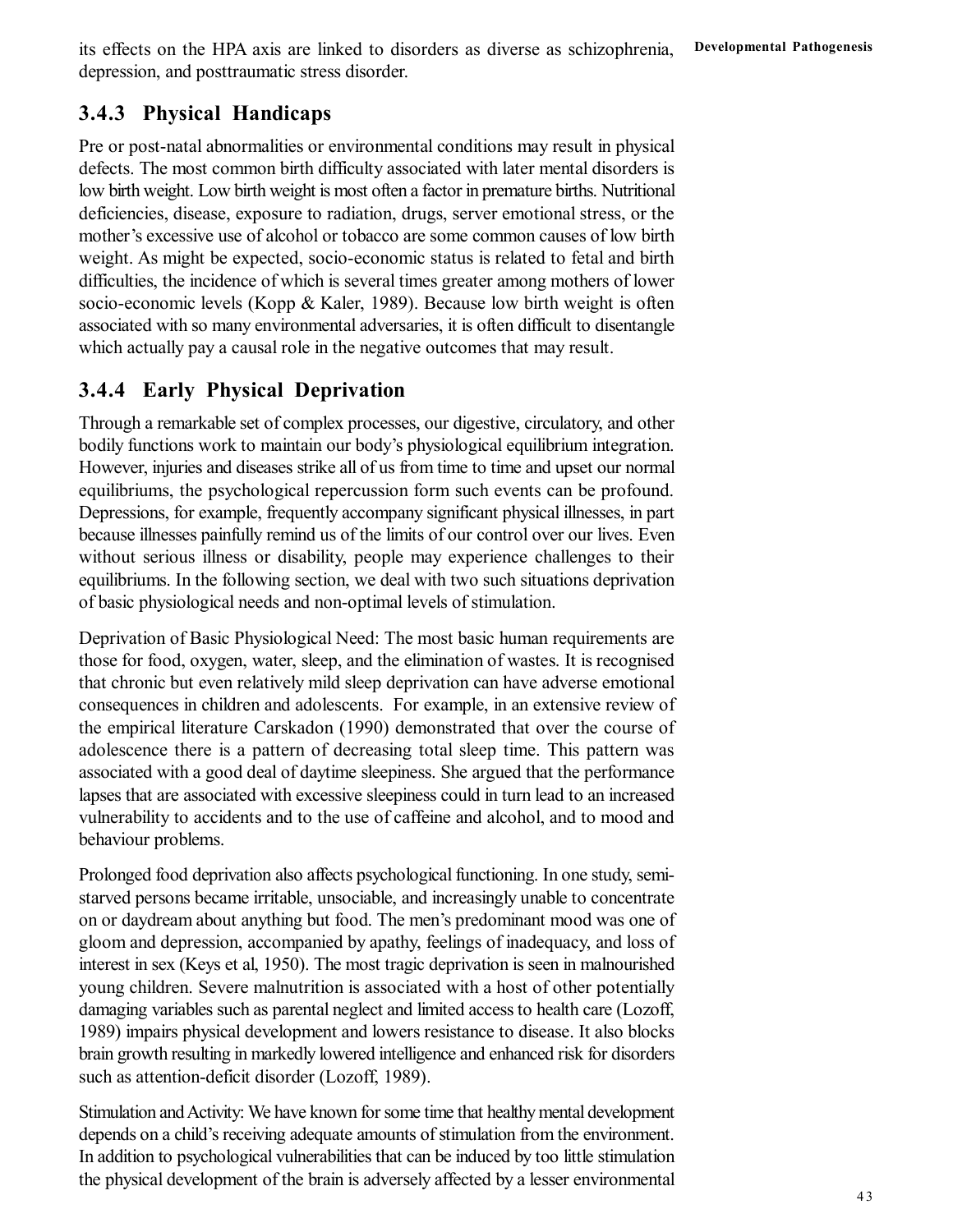stimulation. Conversely, biological development is enhanced by enriched and complex environment. These include changes in brain chemistry and structure. On the other hand, there are limits to how much stimulation is beneficial to a developing organism. We know that sensory overload can impair adult functioning, and although we do not yet have evidence on this, we might assume that infants and children are similarly affected. In general, we each seem to have an optimal level of stimulation and activity that psychological functioning. Under excessive pressure, we may strive to reduce some conditions-such as boredom-we may strive to increase the level of stimulation by doing something engaging, such as antisocial personalities, have higher-than average needs for excitement.

| <b>Self Assessment Questions</b> |                                                                                                |  |  |  |
|----------------------------------|------------------------------------------------------------------------------------------------|--|--|--|
| 1)                               | Explain the risk factors in developmental pathogenesis.                                        |  |  |  |
|                                  |                                                                                                |  |  |  |
|                                  |                                                                                                |  |  |  |
|                                  |                                                                                                |  |  |  |
|                                  |                                                                                                |  |  |  |
| 2)                               | Describe a general outline of biological causes of psychopathology.                            |  |  |  |
|                                  |                                                                                                |  |  |  |
|                                  |                                                                                                |  |  |  |
|                                  |                                                                                                |  |  |  |
|                                  |                                                                                                |  |  |  |
| 3)                               | Give an account of genetic vulnerabilities for psychopathology.                                |  |  |  |
|                                  |                                                                                                |  |  |  |
|                                  |                                                                                                |  |  |  |
|                                  |                                                                                                |  |  |  |
|                                  |                                                                                                |  |  |  |
| 4)                               | Explain the role played by neuro-endocrine system in developmental<br>pathogenesis.            |  |  |  |
|                                  |                                                                                                |  |  |  |
|                                  |                                                                                                |  |  |  |
|                                  |                                                                                                |  |  |  |
|                                  |                                                                                                |  |  |  |
| 5)                               | Explain physical handicaps and early physical deprivation as the causes of<br>psychopathology. |  |  |  |
|                                  |                                                                                                |  |  |  |
|                                  |                                                                                                |  |  |  |
|                                  |                                                                                                |  |  |  |
|                                  |                                                                                                |  |  |  |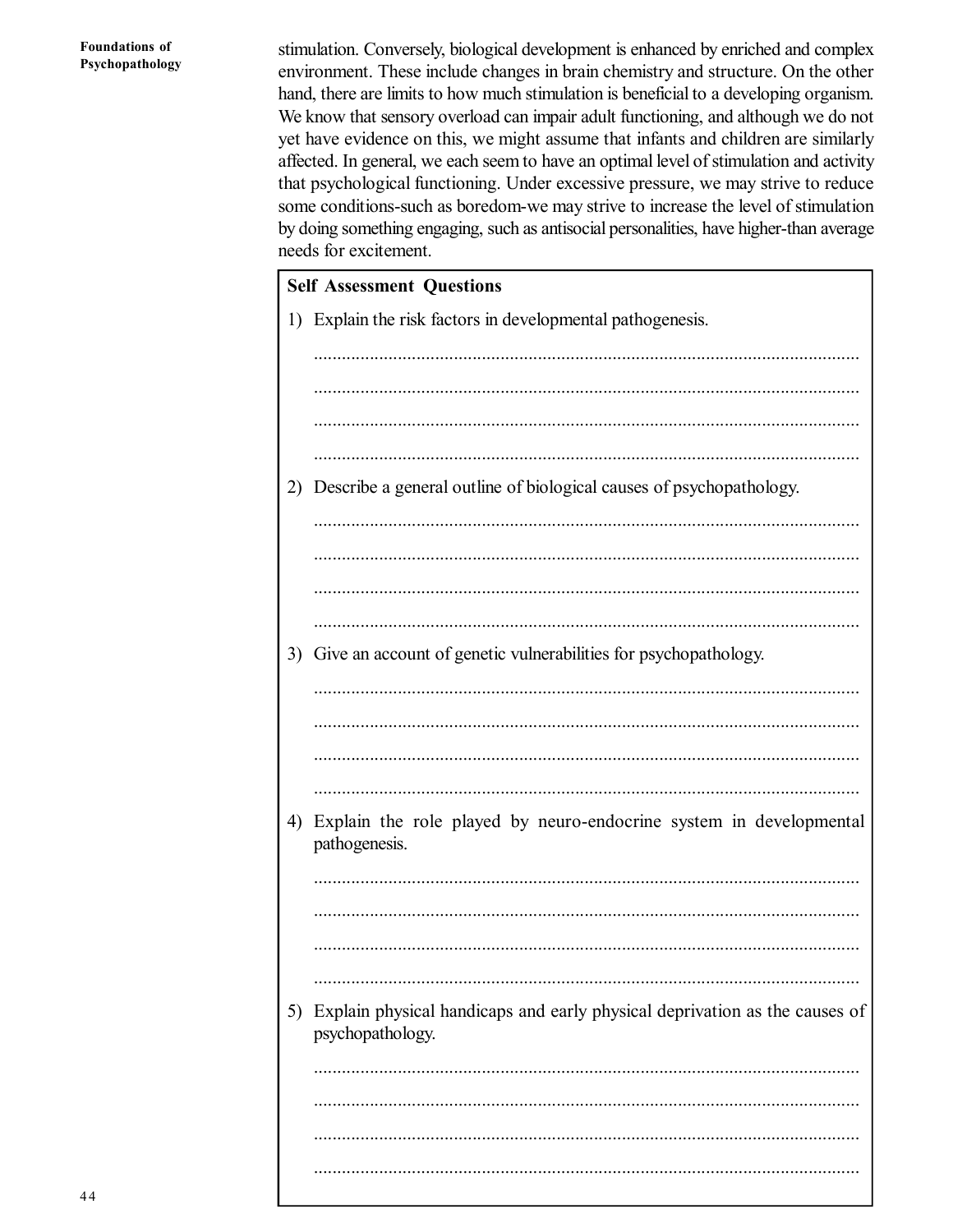### **3.5 PSYCHOSOCIAL CAUSES**

#### **3.5.1 Parental Deprivation and Separation**

Some children are raised in an institution where, compared with an ordinary home, there is less warmth and physical contact; less intellectual, emotional, and social stimulation and a lack of encouragement and help in positive learning. It is clear that many children deprived of normal parenting in infancy and early childhood show maladaptive personality development and are at risk for psychopathology. Institutionalisation later in childhood in a child who has already had good attachment experience is not so damaging (Rutter, 1987). However, even among those institutionalised at an early age, some show resilience and do well in adulthood. One important protective factor found to influence was whether the child went from the institution into a harmonious family or a discordant one (Rutter, 1990). Other influential protective factors were having some good experiences at school, whether in the form of social relationship, or athletic or academic success, or having a supportive marital partner to a better sense of self-esteem or self-efficacy.

Most infants subjected to parental deprivation are not separated from their parents, but rather suffer from inadequate care at home. In these situations, parents typically neglect or devote little attention to their children and are generally rejecting. Parental rejection of a child may be demonstrated in various ways-by physical neglect, denial of love and affection, lack of interest in the child's activities and achievements, failure to spend time with the child and lack of respect for the child's rights and feeling. In a minority or cases, it also involves cruel and abusive treatment. Parental rejection may be partial or complete, passive or active, or subtly or overtly cruel.

The effects of such deprivation and rejection may be very serious. For example, delineated failure to thrive that is a serious disorder of growth and development frequently requiring admission to the hospital. Such children are thought to be at risk for behaviour problems, delays in development and severe depression. Abused and maltreated infants and toddlers are also quite likely to develop atypical patterns of attachment (Cicchetti & Toth, 1995) characterised by bizarre, disorganised and inconsistent behaviour with the caregiver.

Bowlby (1973) summarized the traumatic effects for children for 2 to 5 years old of being separated from their parents during prolonged periods of hospitalisation. First, there are the short-term or acute effects of the separation, which can include significant despair during the separation and detachment from the parents upon reunion. Bowlby considered this to be a normal response to prolonged separation, even in securely attached infants. Children who undergo such separation may develop an insecure attachment. In addition, there can be long–term effects of early separation from one or both parents. For example, such separation can cause an increased vulnerability to stressors in adulthood making it more likely that the person will become depressed (Bowlby, 1980).

#### **3.5.2 Childhood Traumas**

The term psychic trauma is used to describe any aversive experience that had harmful psychological effects on an individual. Such traumas make psychological wounds that may never completely heal. As a result, later stress that reactivates these wounds may be particularly difficult for an individual to handle; this often explains why a person has difficulty with a problem that is not especially stressful to another.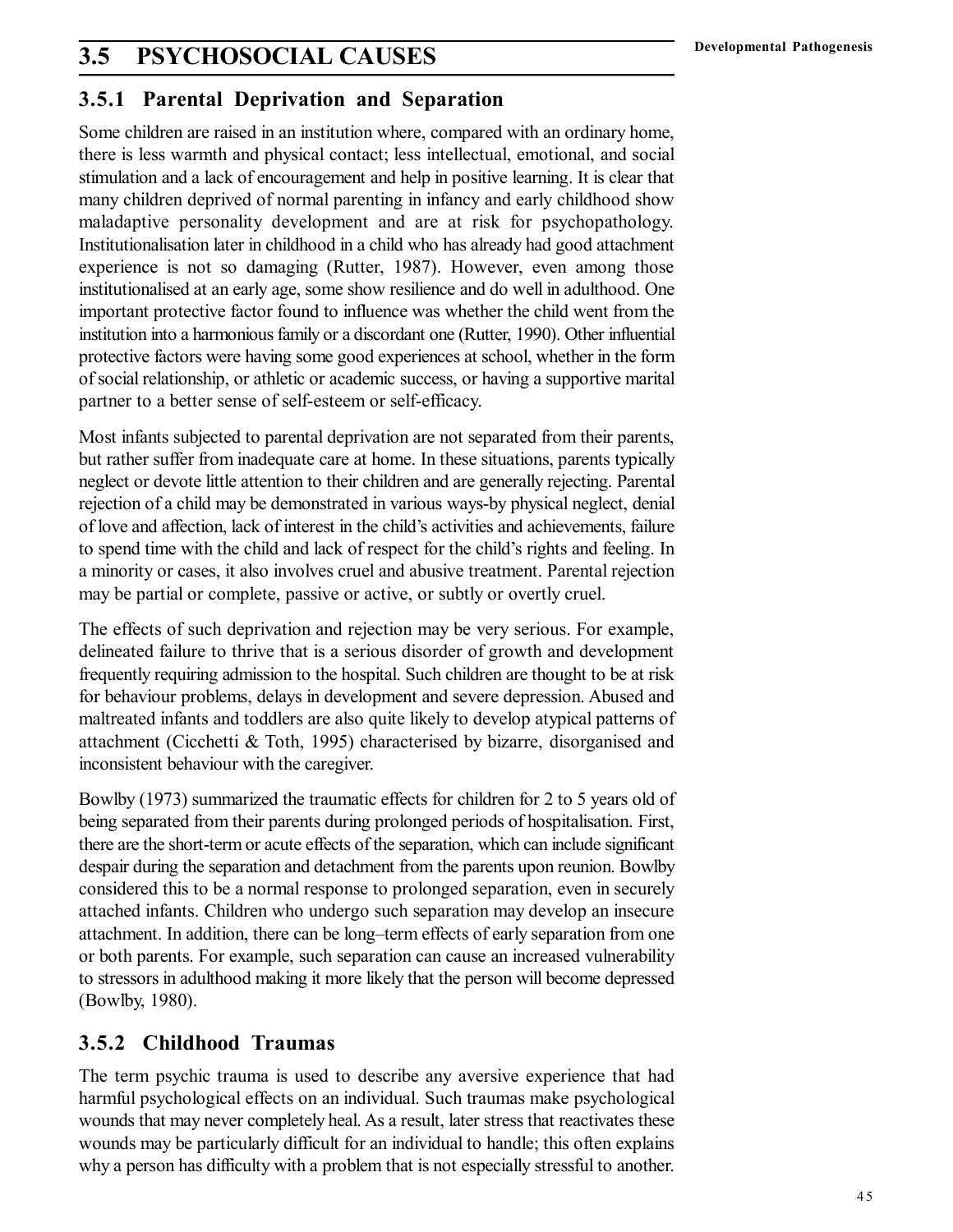#### **3.5.3 Parental Psychopathology**

In general, it has been found that parents who have various from of psychopathology, including schizophrenia, depression, anti social personality disorder and alcoholism, tend to have children who are at heightened risk for a wide range of developmental difficulties. Although some of these effects undoubtedly have a genetic effects component, many researchers believe that genetic effects cannot account for all of the adverse effects that parental psychopathology has on children. For example, the children of seriously depressed parents are at enhanced risk for disorder themselves (Cicchetti & Toth, 1995), at least partly because depression makes for unskilful parenting, notably including inattentiveness to a child's many needs and being ineffective in managing and disciplining the child. In addition children of alcoholics have elevated rates of truancy and substance abuse and greater likelihood of dropping out of school, as well as higher levels of anxiety and depression and lower levels of selfesteem (Chassin, Rogosch, & Barrera, 1991).

#### **3.5.4 Parenting Styles**

There are also less extreme differences in parenting styles than may occur with various forms of parental psychopathology that nonetheless can have a significant impact on a child's development and increase their risk for psychopathology. In the past, discipline was conceived of as a method for both punishing undesirable behaviour and preventing or deterring such behaviour in the future. Discipline is now thought of more positively as providing needed structure and guidance for promoting a child's healthy growth.

The authoritative style is one in which the parents are both very warm and careful to set clear limits and restrictions regarding certain kinds of behaviour, but also allow considerable freedom within certain limits. This style of parenting is associated with the most positive early social development, with the children tending to be energetic and friendly and showing development of general competencies for dealing with others and with their environments (Baumrimd, 1975). When followed into adolescence in a longitudinal study, children of authoritative parents continue to show positive outcomes. Parents with an authoritarian style are high on control but low on warmth and their children tend to be conflicted, irritable, and moody (Baumrind, 1975). When followed into adolescence, these children had more negative outcomes, with the boys doing particularly poorly in social and cognitive skills. If such authoritarian parents also use overly severe discipline in the form of physical punishment as opposed to the withdrawal of approval and privileges, the result tends to be increased aggressive behaviour on the part of the child.

A third parenting style is the permissive-indulgent style, in which parents are high on warmth but low on discipline and control. This style of parenting is associated with impulsive and aggressive behaviour in children (Baurmind, 1975). Overly indulged children are characteristically spoiled, selfish, inconsiderate and demanding. In a classic study Sears (1961) found that much permissiveness and little discipline in a home were correlated positively with antisocial and aggressive behaviour, particularly during middle and later childhood. Unlike rejected and emotionally deprived children, indulged children enter readily into interpersonal relationship but they exploit people for their own purpose in the same way that they have learned to exploit their parents. Finally**,** parents who are low both on warmth and on control represent the neglectfuluninvolved style. This style of parental uninvolvement is associated with disruptions in attachment during childhood and with moodiness, low self-esteem and conduct problems later in childhood (Baumrind, 1991). These children of uninvolved parents also have problems with peer relations and with academic performance.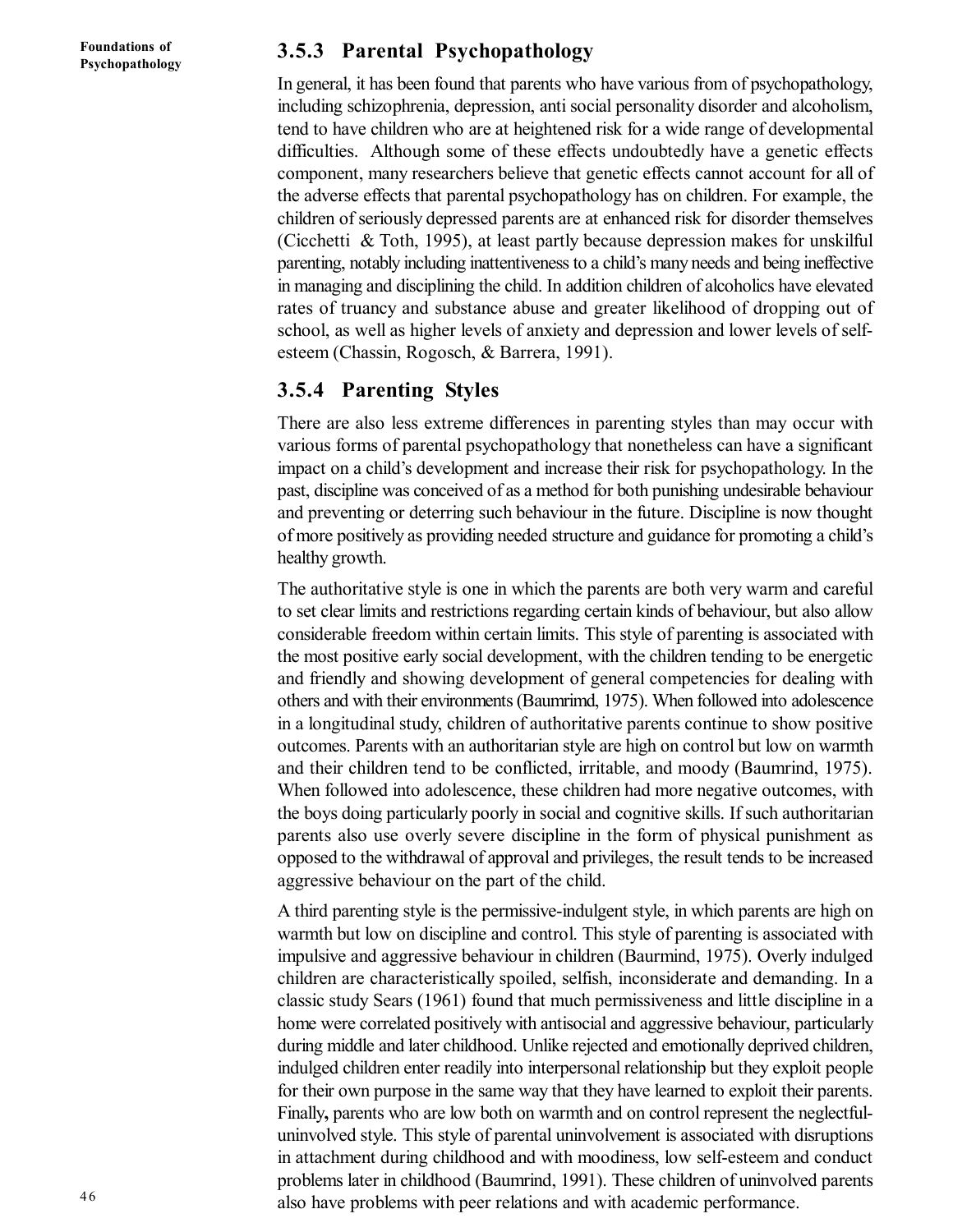### **3.5.5 Inadequate Communication**

Parents sometimes discourage a child form asking question and in other ways fail to foster the information exchange essential for helping the child develop essential competencies. Inadequate communication may take a number of forms. Some parents are too busy or preoccupied with their own concerns to listen to their children and to try to understand the conflicts and pressures they are facing. As a consequence, these parents often fail to give needed support and assistance, particularly when there is crisis. Other parents have forgotten that the world often looks different to a child or adolescent-rapid social change can lead to a communication gap between generations. In other instances, faulty communication may take more deviant forms in which messages become completely garbled because a listener distorts, disconfirms, or ignores a speaker's intended meaning.

### **3.5.6 Disrupted Family Relationships**

The disturbed family structure is and overarching risk factors that increase an individual's vulnerability to particular stressors. We will distinguish between intact families where there is significant marital discord and families that have been disrupted by divorce or separation. In some cases of marital discord or conflict, one or both of the parents is not gaining satisfaction from the relationship. One spouse may express feelings of frustration and disillusionment in hostile ways such as nagging, criticizing, and doing things purposely to annoy the person. Seriously discordant relationship of long standing are likely to be frustrating, harmful and generally damaging in their effects on the adults and their children (Emery & Kitzman, 1995). More severe cases of marital discord may expose children to one or more of the stressors we have already discussed: child abuse or neglect, the effects of living with a parent with a serious mental disorder, authoritarian or neglectful/uninvolved parenting, and spouse abuse. In all these cases, the children are caught up in an unwholesome and irrational psychological environment and as they grow up they may find it difficult to establish and maintain marital and other intimate relationships.

In many cases a family in incomplete as a result of death, divorce, separation or some other circumstance. Effects of Divorce on children Divorce can have traumatic effects on children. Feeling of insecurity and rejection may be aggravated by conflicting loyalties and by the spoiling the children receive while staying with one of the parents. Not surprisingly, some children do develop serious maladaptive responses. Delinquency and a wide range of other psychological problems are much more frequent among those from intact families, although it is likely that a contributing factor here is prior or continuing parental strife. Finally a number of studies have demonstrated that there may well be long-term effects of divorce on adaptive functioning into adulthood, such as lower educational attainment, lower income and lower life-satisfaction. The effects of divorce on children are often more favorable than the effects of remaining in a home torn by marital conflict (Emery & Kitzman 1995).

## **3.6 SOCIO-CULTURAL CAUSES**

Discussion of the socio-cultural factors that increase our vulnerability to the development of abnormal behaviour will be focused by the role of culture in affecting an individual's behaviour patterns. There are several factors in the social environment that may increase vulnerability: low socio-economic class, disorder-engendering social roles, prejudice and discrimination, economic and employment problems and social change and uncertainty.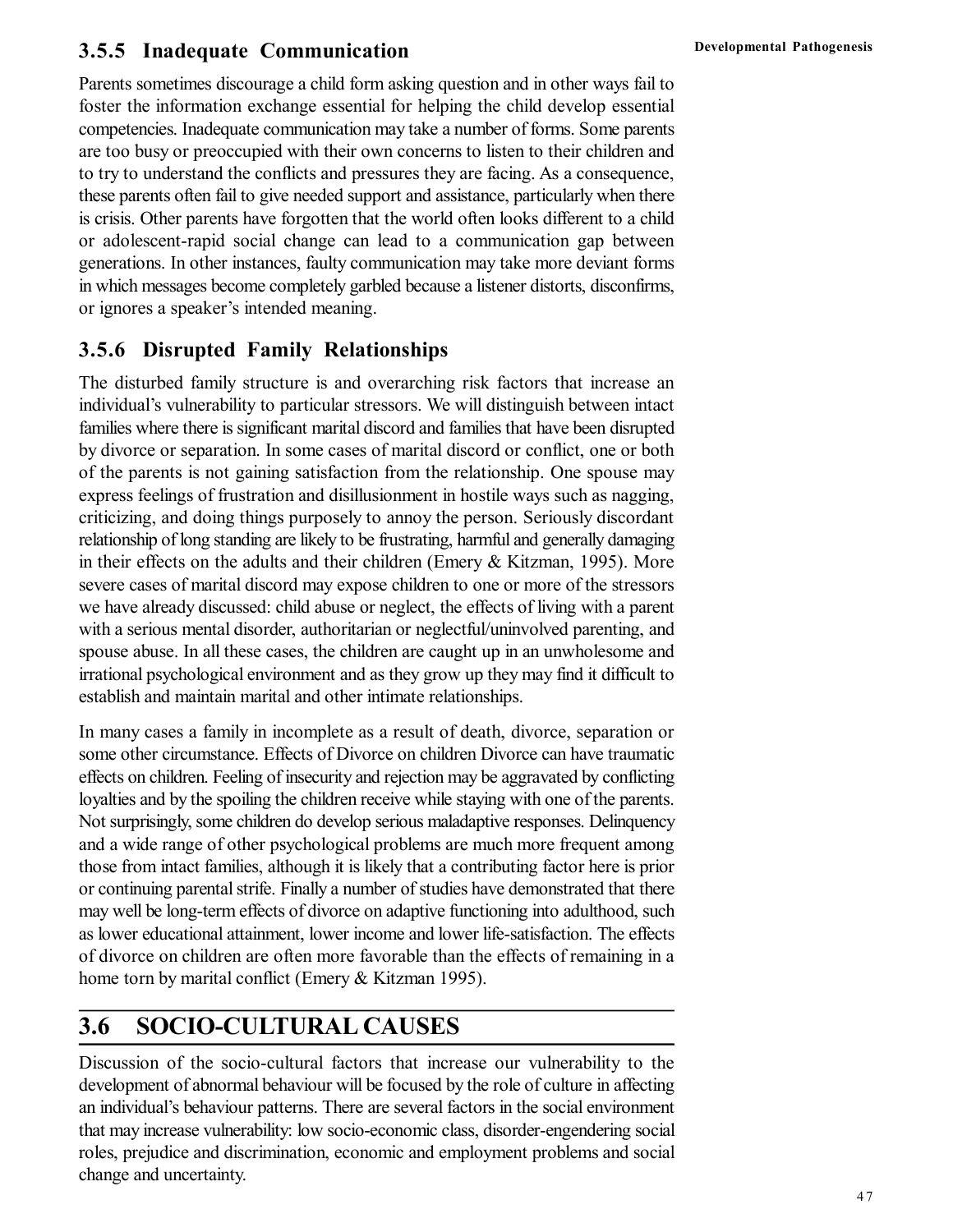#### **3.6.1 The Socio-Cultural Environment**

In much the same way that we receive a genetic inheritance, we also receive a sociocultural inheritance that is the end product of thousands of years of social evolution. Because each group fosters its own cultural patterns by systematically teaching its offspring, all its members tend to be somewhat alike to conform to certain basic personality types. Children reared among head-hunters become head-hunters; children in societies that do not sanction violence learn to settle their differences in nonviolent ways. This more uniform and thorough the education of the younger member of a group, the more alike they will become.

Subgroup within a general socio-cultural environment, such as family, sex, age, class, occupational, ethnic and religious group foster beliefs and norms of their own, largely by means of social roles that their members learn to adopt. Expected role behaviours exist for a student, a teacher, an army officer, a priest, a nurse and so on. Because most people are members of various subgroups, they are subject to various role demands, which also change over time. In fact, an individual's life can be viewed as a succession of roles—child, student, worker, spouse, parents and senior citizen. When social roles are conflicting, unclear or uncomfortable or when an individual is unable to achieve a satisfactory role in a group, healthy personality development may be impaired—just as it is when a child is rejected by juvenile peer group.

#### **3.6.2 Pathogenic Societal Influences**

There are many sources of pathogenic social influences, some of which stem from socio-economic factors and other form socio-cultural factors regarding role expectation and the destructive forces of prejudice and discrimination. An inverse correlation exists between socio-economic status (SES) and the prevalence of abnormal behaviour—the lower the socio-economic class, the higher the incidence of abnormal behaviour. The strength of the correlation seems to vary with different types of disorders. For example, antisocial personality disorder is strongly related to social class, occurring at three times the rate in the lowest income category as in the highest income category, whereas depressive disorders occur only about 50 percent more often in the lowest income category as in the highest income category (Kessler et al., 1994).

#### **3.6.3 Disorder Engendering Social Roles**

An organised society, even an "advanced" one sometimes asks its members to perform roles in which the prescribed behaviours either are deviant themselves or may produce maladaptive reactions. Soldiers who are called upon by their superiors (and ultimately by their society) to deliberately kill and hurt other human being may subsequently develop serious feeling of guilt. They may also have latent emotional problems resulting from the horrors commonly experienced in combat and hence be vulnerable to disorder.

#### **3.6.4 Social Change and Uncertainty**

The rate and pervasiveness of change today are different from anything our ancestors ever experienced. All aspects of our lives are affected—our education, our jobs, our families, our leisure pursuits, our finances and our beliefs and values. Constantly trying to keep up with the numerous adjustments demanded by these changes is a source of constant and considerable stress. Simultaneously, we confront inevitable crises as the earth's consumable natural resources fall off and as our environment become increasingly noxious with pollutants. Certain societies have increasing problems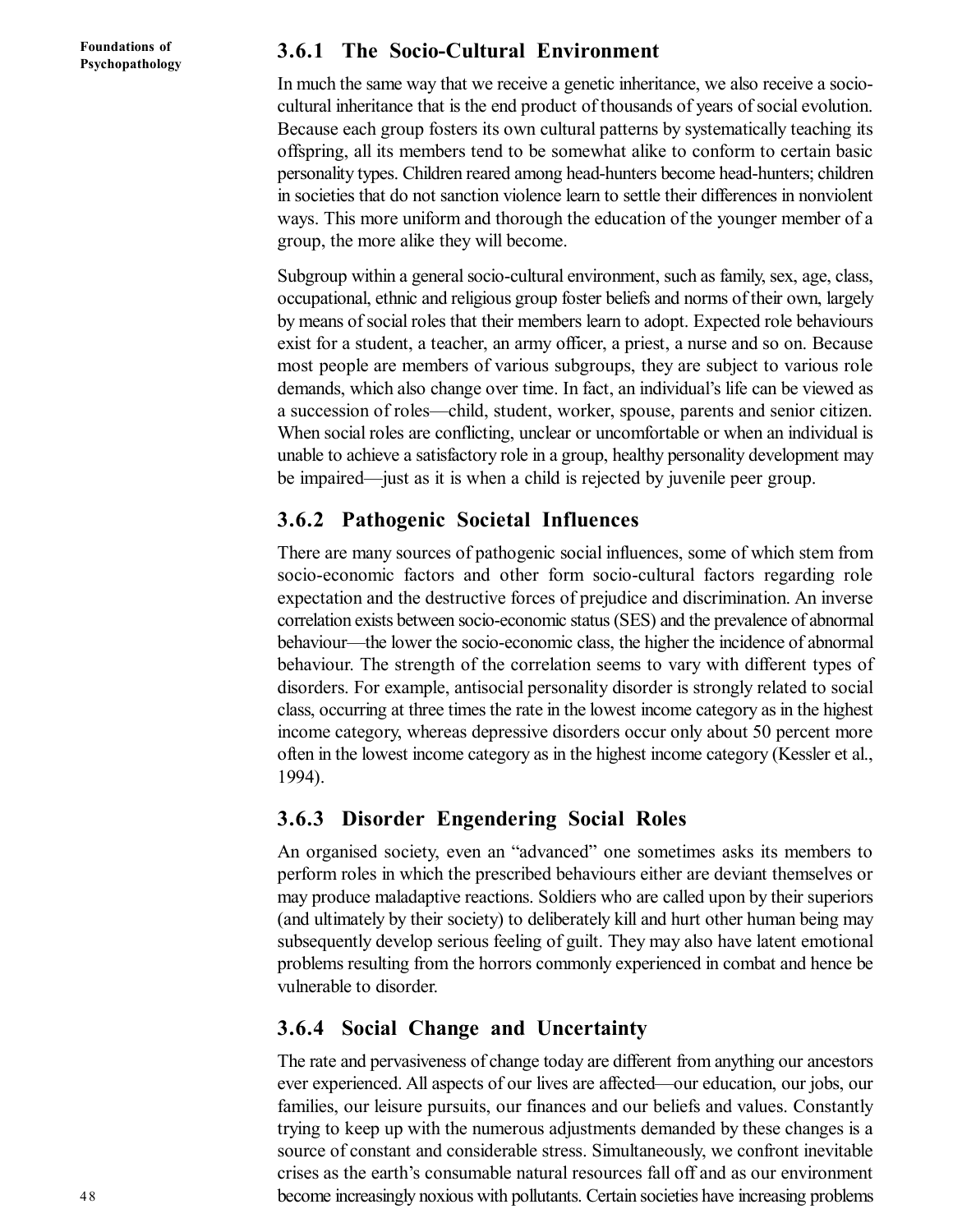with drugs and crime. On the contrary, our attempts to cope with exiting problems increasingly seem to create new problems that are as bad or worse. The resulting despair, demoralisation and sense of helplessness are well-established predisposing conditions for abnormal reaction to stressful events (Seligman, 1998).

| <b>Self Assessment Questions</b> |                                                                                                                   |  |  |
|----------------------------------|-------------------------------------------------------------------------------------------------------------------|--|--|
| 1)                               | Explain parental deprivation, separation and childhood traumas as potential<br>causes of psychopathology.         |  |  |
|                                  |                                                                                                                   |  |  |
|                                  |                                                                                                                   |  |  |
|                                  |                                                                                                                   |  |  |
| 2)                               | Describe the parental psychopathology and parenting styles contributing to the<br>development of psychopathology. |  |  |
|                                  |                                                                                                                   |  |  |
|                                  |                                                                                                                   |  |  |
|                                  |                                                                                                                   |  |  |
| 3)                               | Present an account of Inadequate Communication Disrupted Family<br>Relationships in developmental pathogenesis.   |  |  |
|                                  |                                                                                                                   |  |  |
|                                  |                                                                                                                   |  |  |
|                                  |                                                                                                                   |  |  |
| 4)                               | Evaluate various socio-cultural causes in development of psychopathology.                                         |  |  |
|                                  |                                                                                                                   |  |  |
|                                  |                                                                                                                   |  |  |
|                                  |                                                                                                                   |  |  |
|                                  |                                                                                                                   |  |  |

# **3.7 LET US SUM UP**

The intricacies of human development have always fascinated psychologists. Psychologists have studied developmental processes and used the knowledge gained from these investigations for better understanding of the changes that predictably occur in the later stage of life. This has made possible to link more effectively early precursors to the later expression of maladaptive and deviated behaviours. The risk factor model is a paradigm that facilitates the understanding of developmental deviations. It can be applied at any stage of development. Risk factors have been divided into three large categories: those at the level of the individual, the family and the community. There have been a number of viewpoints regarding causal factors of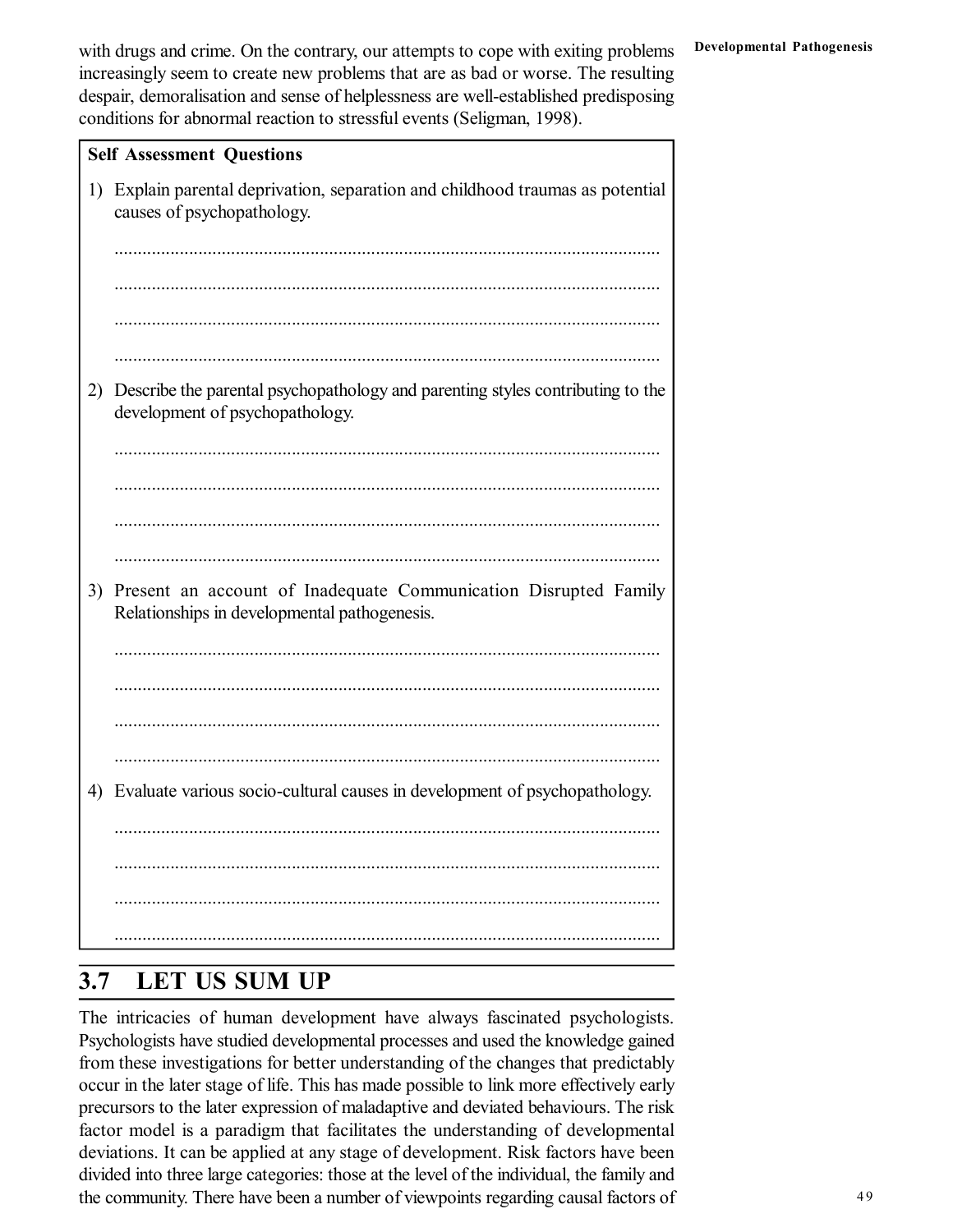psychopathologies. Theses viewpoints represent any of the many approaches to study human behaviour. None of these viewpoints completely explains abnormal behaviours and therefore, integrative evaluation of these viewpoints is essential. The major viewpoints of developmental pathogenesis are biological, psychodynamic, behavioural, psychosocial and socio-cultural viewpoints. All these viewpoints explain abnormal behaviour with the help of certain sets of causal factors.

Biological viewpoint believes that cognitive, emotional and behavioural symptoms of psychological disorders originate from disorders of nervous system and endocrine system or they are inherited. A number of these causes are operative during pre-natal and post-natal developmental stages. These causes include genetic vulnerabilities, neuro-endocrine system and physical handicaps and deprivation. Psychosocial factors include Parental Deprivation and Separation, Childhood Traumas, Parental Psychopathology, Parenting Styles, Inadequate Communication and Disrupted Family Relationships. Socio-cultural factors that increase our vulnerability to the development of abnormal behaviour are dominated by the role of culture in affecting an individual's behaviour patterns. There are several factors in the social environment that may increase vulnerability: low socioeconomic class, disorder-engendering social roles, prejudice and discrimination, economic, employment problems, social change, and uncertainty.

## **3.8 UNIT END QUESTIONS**

- 1) Present an account of the risk factors of psychopathology and give an outline of causal factors of psychopathology.
- 2) Explain the biological perspectives of developmental pathogenesis.
- 3) Discuss the psychosocial causes of psychopathology.
- 4) Describe the socio-cultural factors of psychopathology.

### **3.9 GLOSSARY**

| The risk factor model     | The risk factor model is a paradigm that<br>$\ddot{\cdot}$<br>facilitates the understanding of developmental<br>deviations.                                                                                                                        |
|---------------------------|----------------------------------------------------------------------------------------------------------------------------------------------------------------------------------------------------------------------------------------------------|
| <b>Behaviour genetics</b> | Behaviour genetics is the study of individual<br>$\ddot{\cdot}$<br>differences in behaviour that are attributable in<br>part to differences in genetic makeup.                                                                                     |
| Genotype                  | : The total genetic makeup of an individual,<br>consisting of inherited genes, is referred to as<br>the genotype.                                                                                                                                  |
| <b>Phenotype</b>          | : Phenotype is any <i>observable characteristic</i> ,<br>trait or behaviour of an individual resulting from<br>the expression of an organism's genes as well<br>as the influence of environmental factors and<br>the interactions between the two. |
| The HPA axis              | The HPA axis is central to the body's response<br>$\ddot{\cdot}$<br>to stress, and stress figures prominently in many<br>of the psychological disorders, which includes<br>hypothalamus, pituitary and adrenal cortex.                             |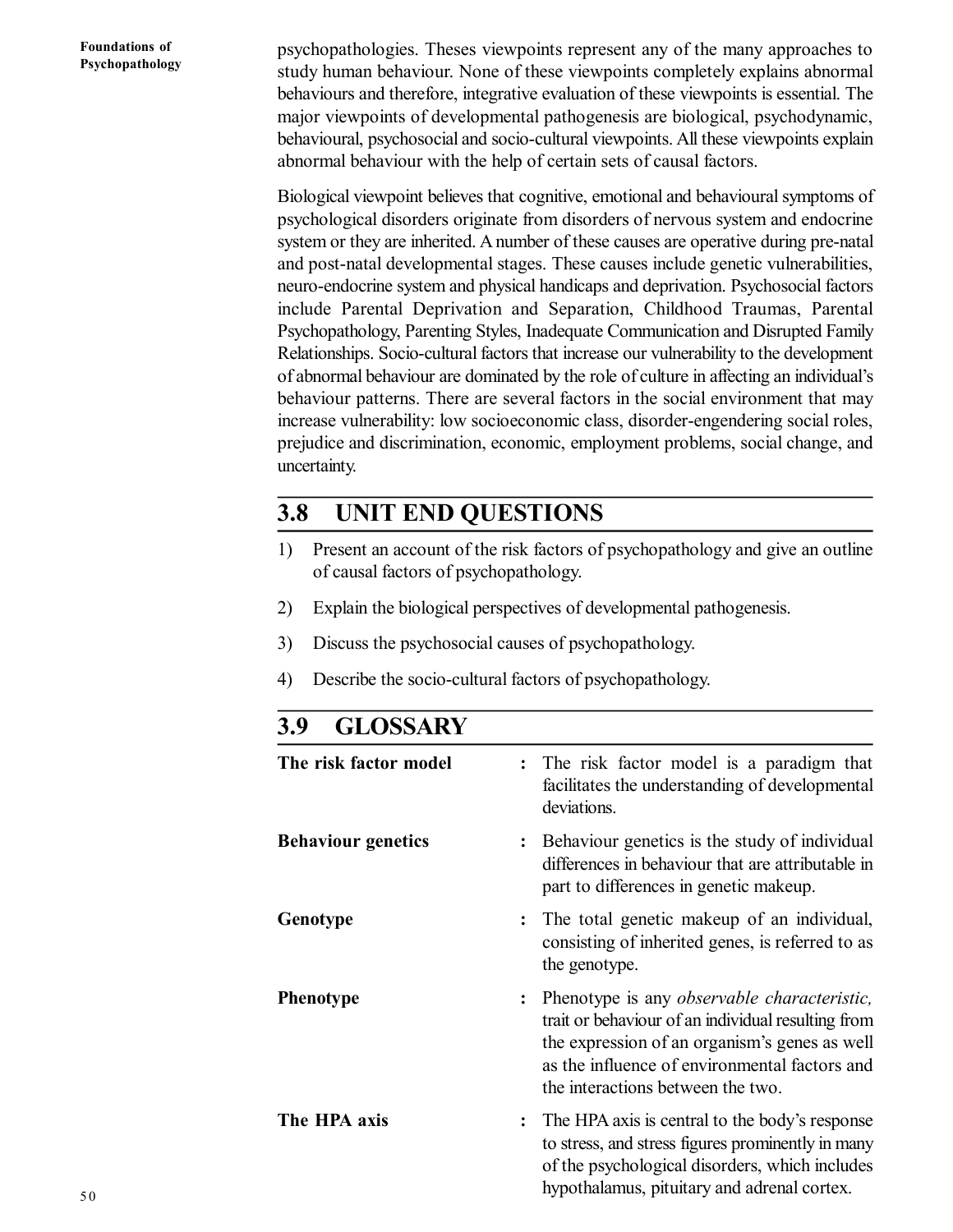| <b>Authoritative parenting</b> | : The authoritative parenting style is one in which<br>the parents are both very warm and careful to<br>set clear limits and restrictions regarding certain<br>kinds of behaviour, but also allow considerable<br>freedom within certain limits. | <b>Developmental Pathogenesis</b> |
|--------------------------------|--------------------------------------------------------------------------------------------------------------------------------------------------------------------------------------------------------------------------------------------------|-----------------------------------|
| <b>Authoritarian parenting</b> | Authoritarian parenting refers to a style in which<br>Parents are high on control but low on warmth<br>toward the child.                                                                                                                         |                                   |
| Permissive-indulgent parenting | : The permissive-indulgent parenting style is one<br>in which parents are high on warmth but low<br>on discipline and control.                                                                                                                   |                                   |

## **3.10 SUGGESTED READINGS**

Barlow, D. H., & Durand, V. M. (2005). *Abnormal Psychology: An Integrative Approach (4th ed).* Belmont, CA: Thomson-Wadsworth.

Carson, R. C., Butcher, J. N., & Mineka, S. (2002). Clinical assessment and treatment. In *Fundamentals of Abnormal Psychology and Modern Life*. New York: Allyn & Bacon.

#### **References**

Baumrind, D. (1975). *Early socialisation and the discipline controversy*. Morristown, NJ: General Learning Press.

Baumrind, D. (1991). The influence of parenting style on adolescent competence and substance use. *Journal of Early Adolescence*, *11*, 56-95.

Bowlby, J. (1973). *Attachment and loss, Vol. 2: Separation,* New York: Basic Books.

Bowlby, J. (I980). *Attachment and loss, Vol. 3: Loss, sadness and depression,* New York: Basic Books.

Cadoret, R.J., Troughton, E., & Bagford, J. (1995). Adoption study demonstrating two genetic pathways to drug abuse. *Archives of General Psychiatry, 52,* 42–52.

Carskadon, M. A., (1990). Patterns of sleep and sleepiness in adolescents. *Pediatrician, 17*, 5-12.

Caspi, A., Sugden, K., Moffitt, T. E., Taylor, A., Craig, I. W., & Harrington, H. L. (2003). Influence of life stress on depression: Moderation by a polymorphism in the 5-HTT gene. *Science, 301,* 386-389.

Chassin, L., Rogosch, R., & Barrera, M. (1991). Substance use and symptomatology among adolescent children of alcoholics. *Journal of Abnormal Psychology, 100,* 449-463.

Cicchetti D, & Toth SL. (1995). Developmental psychopathology and disorders of affect. In: Cicchetti D, Cohen DJ, editors. *Developmental Psychopathology: Risk, disorder, and adaptation.* Vol. 2. Wiley; New York, 369–420.

Dickerson, S. S., & Kemeny, M. E. (2004). Acute stressors and cortisol responses: A theoretical integration and synthesis of laboratory research. *Psychological Bulletin, 130*(3), 355-391.